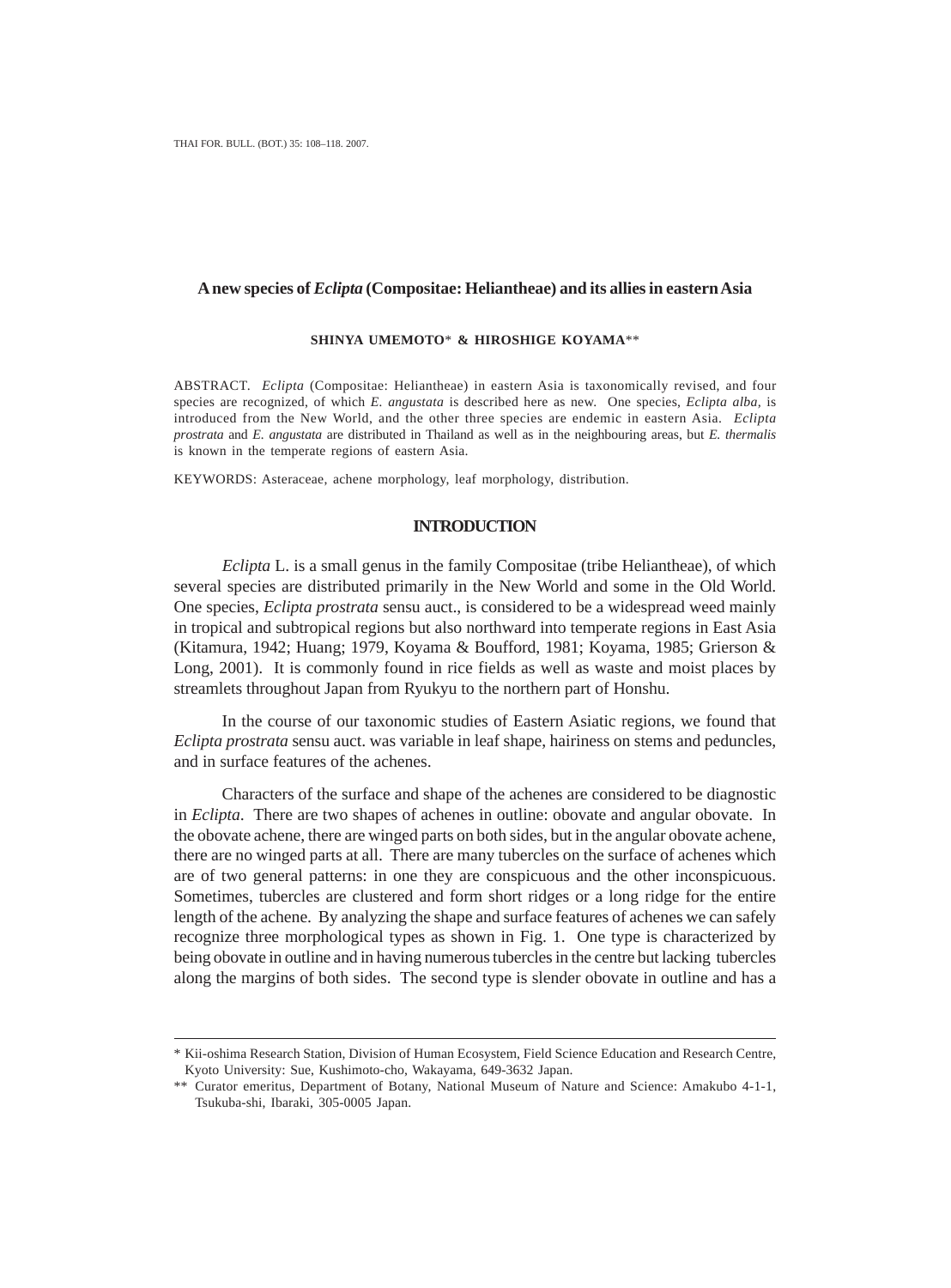

Figure 1. Achenes of four species. A. *Eclipta angustata*; B. *E. thermalis*; C. *E. prostrata*; D. *E. alba*. Three types are recognized in the tubercle features of achenes.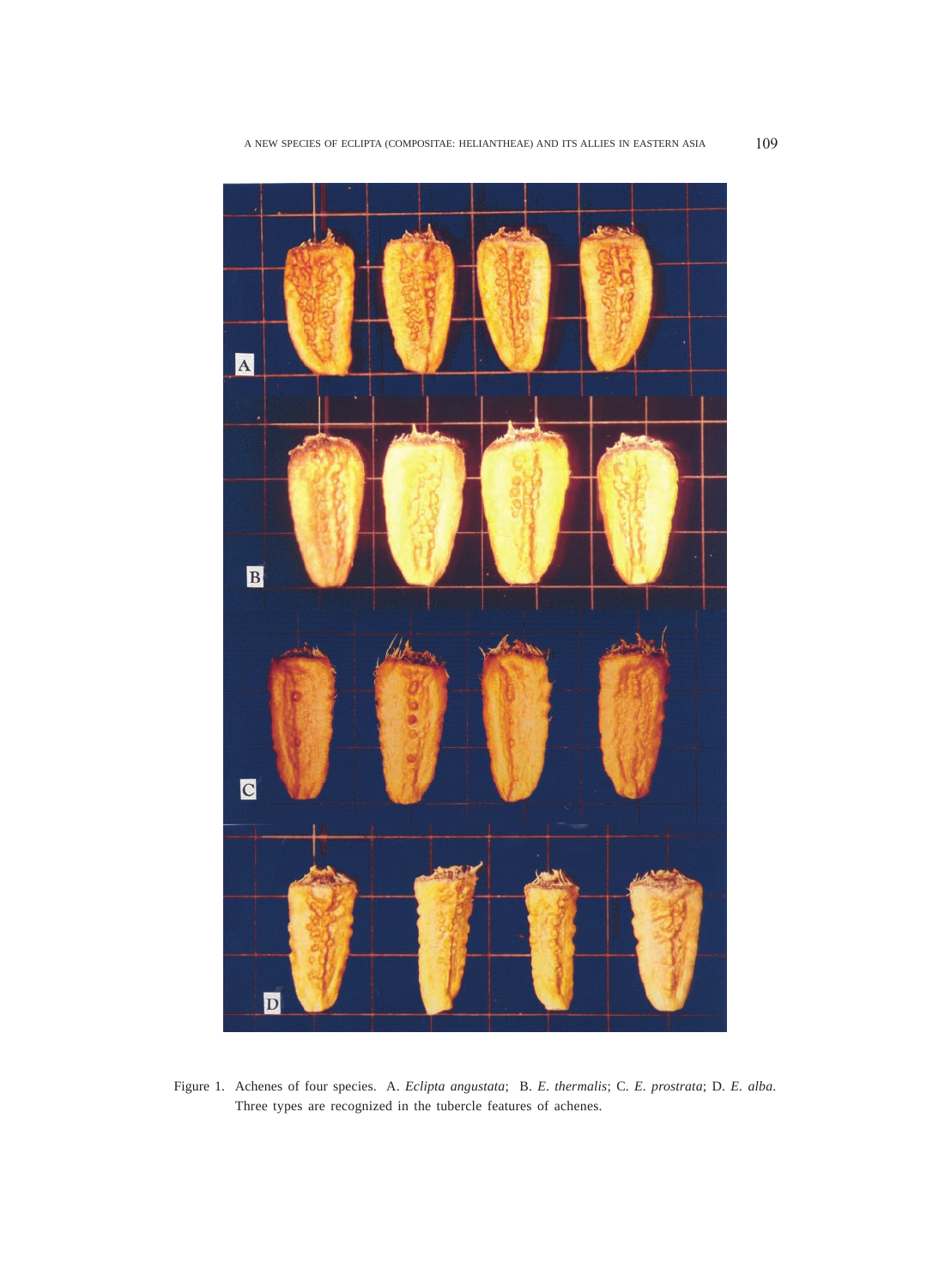few tubercles in the centre and along the margins of both sides. The third type is slender in outline and has numerous tubercles both in the centre and along the margins.

 Leaf shapes and margins are also diagnostic characters. There are three basic leafshapes: oblong, lanceolate and linear-lanceolate as shown in Fig. 2. Leaf margins are either roughly-dentate like those of *Quercus serrata* or if each dentation is low, then the margin is crenate or entire.

 As mentioned, *Eclipta prostrata* sensu auct*.* is considered to be variable in leaf shape, hairiness of peduncles and in features of the achenes. By careful observations on the form of achenes and on leaf-shapes we concluded that *E. prostrata* sensu auct. might comprise two or more distinct taxa. *Eclipta prostrata* (L.) L. is distinguished from *E. alba* (L.) Hassk. by the form of hairs on stems, leaves and peduncles and by the shape of achenes. That is, *E. prostrata* has multi-cellular hairs and obovate achenes, while *E. alba* fourcellular hairs and angular obovate achenes. *Eclipta angustata*, proposed here, is distributed in Southeast Asia, and is distinct from *Eclipta thermalis* Bunge which occurs in more northern regions of East Asia.



Figure 2. Leaves of four species. A. *Eclipta angustata*; B. *E. thermalis*; C. *E. prostrata*; D. *E. alba*. Two types are recognized in the margins of leaves.

.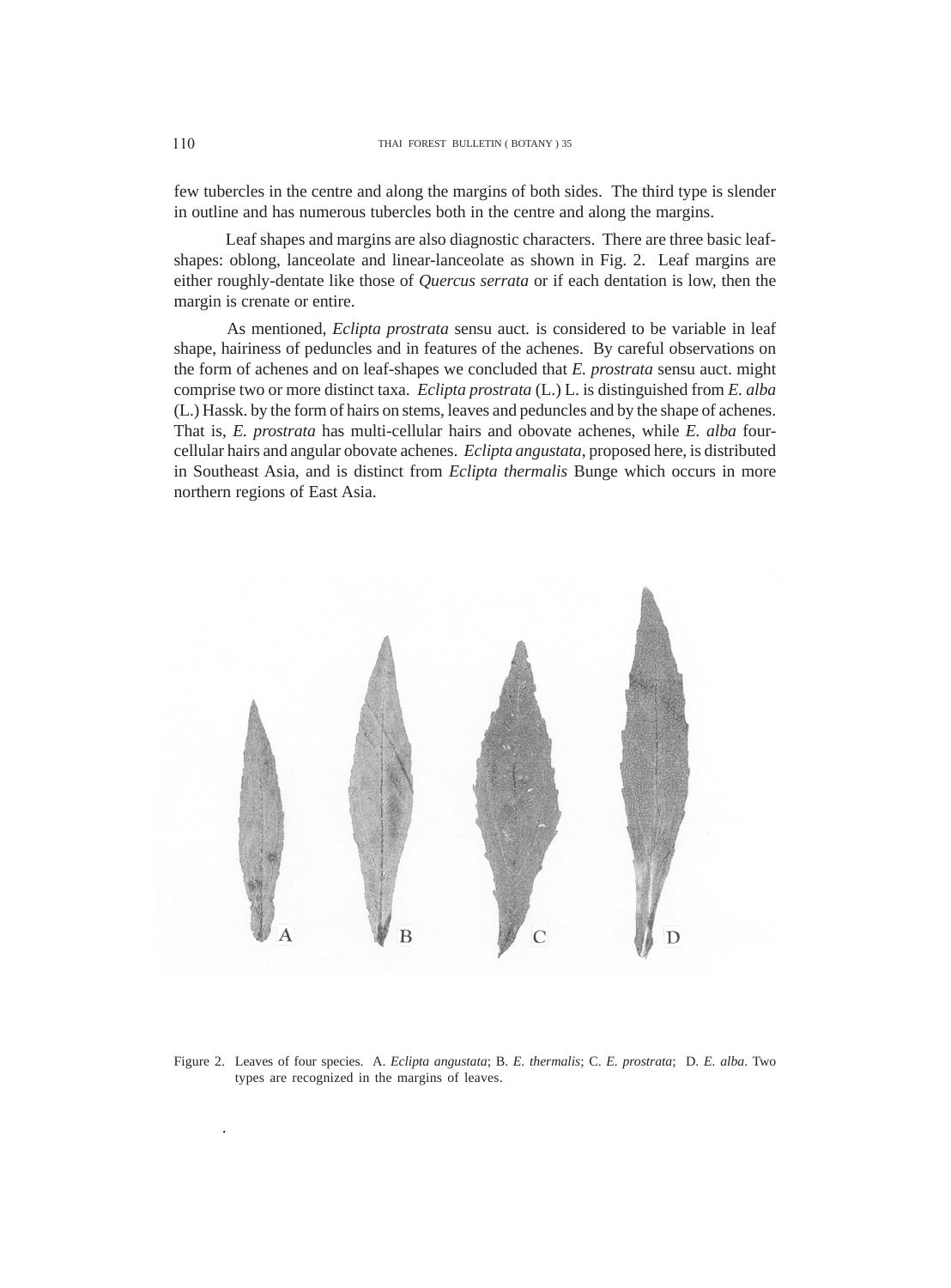#### **TAXONOMIC TREATMENT**

#### KEY TO THE SPECIES

- 1. Stems and leaves with long patent multi-cellular hairs; leaves subsessile, the leaf margins wavy;
- achenes with a few tubercles, usually arranged with a longitudinal row in the centre **1. E. prostrata** 1. Stems and leaves with appressed four-cellular hairs; leaves sessile, the leaf margins wavy or not;
	- achenes with numerous tubercles, arranged longitudinally in more or less several rows in the centre
	- 2. Leaf-margins wavy; achenes angular obovate, rough all over the surface **2. E. alba**
	- 2. Leaf-margins not wavy; achenes obovate or subobovate, rough only in the centre, smooth on both sides
		- 3. Achenes obovate, light-brown, tubercles somewhat inconspicuous; leaves suboblong to lanceolate, margins more or less denticulate **3. E. thermalis**
		- 3. Achenes subobovate, gold-brown, tubercles conspicuous; leaves lanceolate to linear-lanceolate, margins more or less entire **4. E. angustata**

**1. Eclipta prostrata** (L.) L., Mant. Pl. 2: 286. 1771; Roxburgh, Fl. Ind. 3: 438. 1832.—*Verbesina prostrata* L., Sp. Pl. 902 (1753). Type: Hort. eltham. 139, t. 113, f. 138 (1732). Habitat in India. *Eclipta zippeliana* Blume, Bijdr. Fl. Nederl. Ind. 914. 1826; Pl. Jav. Rar. 530-531. 1848.— *Eclipta prostrata* var. *zippeliana* (Blume) Koster in Backer & Brink, Fl. Java 2: 402. 1965. Type: Indonesia (Java), *unknown collector* s.n. (L). *Eclipta philippinensis* Gand., Bull. Soc. Bot. France 65: 40. 1918. Type: The Philippines (*Cuming* 2436, syntype, not seen) and New Caledonia (*Debeaux*, syntype, not seen).

Erect or prostrate annual herbs; *stems* reddish, ascending, 5–45 cm tall, often fibrous, rooting at the nodes, stiffly appressed- and patent-pilose. *Leaves* opposite, simple, ellipticlanceolate, 0.75–5.5 cm long, 1.5–15 mm wide, apex narrowly acute, base narrowed to short petiolate, margins largely serrate, both surfaces stiffly appressed- pilose. *Inflorescences* 1–2 on short peduncles in axils of upper leaves; peduncles slender, 0.5–4 cm long. *Capitula* radiate, ca 6 mm across at flowering, ca 9 mm across in fruit; receptacle flattish, slightly convex, paleaceous; paleae linear, 3–3.5 mm long, appressed-pubescent; *involucres* campanulate, ca 5 mm high, 3–5 mm diam.; *phyllaries* in 2 series, outer phyllaries herbaceous, oblong-ovate, 4–6 mm long, 1.5–3 mm wide, apex acute, covered with stiff, appressedpilose hairs, inner phyllaries narrower and shorter. *Ray-florets* numerous per capitula in 2– 3 series, female, rays white, lanceolate, 1.5–2.5 mm long, ca 0.25 mm wide, apex bifid, minutely hairy; basal tube 0.5 mm long; *disc-florets* 10–15 per capitula, bisexual, corolla white, tubular 1.5–1.75 mm long, apex 4-lobed. *Achenes* oblong or obovate, 3–3.5 mm long, 1.5 mm broad, triquetrous or compressed, with a longitudinal row of tubercles in the centre on each side, margins thinner with some tubercles, apex truncate, sparsely and minutely pubescent; *pappus* 2 minute weak scales ca 0.25 mm long. Chromosome no. 2n=22

Thailand.— NORTHERN: Chiang Rai [Wat Thamsaohin Phayanak, 14 Feb. 1983, *Koyama, Terao & Wongprasert* T-33545 (**KYO**)]; Tak [Lansang National Park, 21 July 1973, *Murata, Fukuoka & Phengklai* T-16629 (**BKF**, **KYO**); Khao Phra War, 21 Jan. 1983, *Koyama, Terao & Wongprasert* T-32839 (**KYO**)]. NORTHEASTERN: Khon Kaen [Phaphuang Forest Park, 21 Dec. 1982, *Koyama, Terao & Wongprasert* T-31510 (**KYO**, **TNS**); Phothiyan Cave, 21 Dec. 1982, *Koyama, Terao & Wongprasert* T-31514 (**KYO**)]; Loei [Ban Wong Wiean, 27 Aug. 1988, *Koyama* T-61363 (**KYO**)].

Burma.— Mandalay Division [Popa Mountain Park, 15 Jan. 2001, *Aye & Htwe* 21328 (**MBK**)]; Sagaing Division [Monywa to Yinmabin, 5 Dec. 2004, *Kobayashi & Hamaguchi* 31465 (**MBK**)].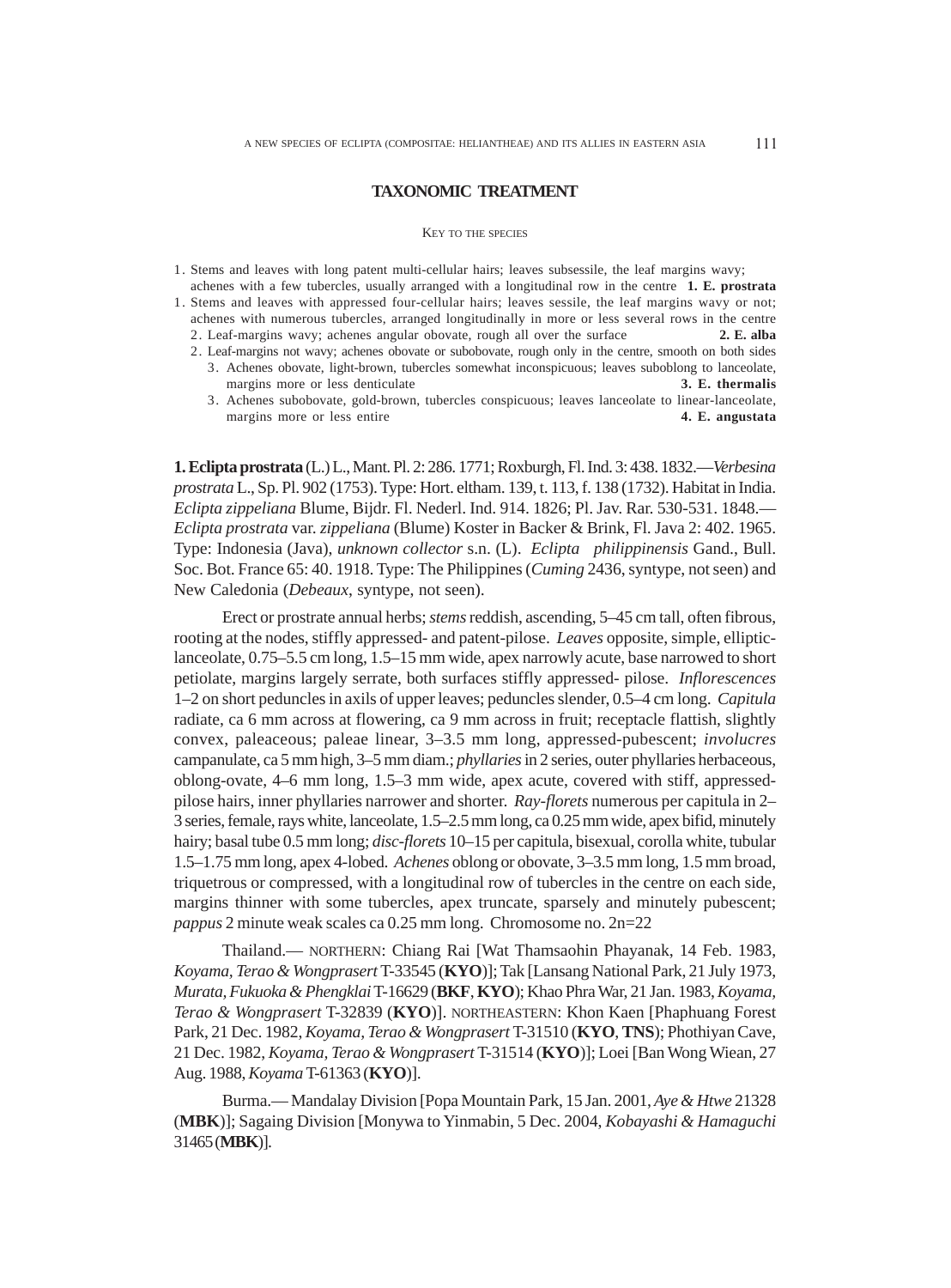Distribution.— A weed or equivalent plant of mainly Indian sub-continental distribution; scattered in Southeast Asia.

Ecology.— Moist ground, paddy fields and margins of water storage dams, deciduous, dipterocarp and bamboo forests, at foot of limestone hills, 350–550 m alt.; flowering December to August, probably all the year round.

Notes.— This species is characterized by having soft long hairs along the peduncles, stems and main veins of leaves, and by having oblong or obovate achenes with a few tubercles.

**2. Eclipta alba** (L.) Hassk., Pl. Java. Rar. 528. 1848.—*Verbesina alba* L., Sp. Pl. 902. 1753. Type: Hort. eltham. 138, t. 113, f. 137 (1732). Habitat in Virginia.

Annual, strigose herbs from fibrous roots; *stems* prostrate, ascending, sometimes erect to 80 cm tall, often fibrous, rooting at nodes. *Leaves* opposite, simple, lanceolate to lanceolate-linear, 2–15 cm long, 0.4–3 cm wide, apex acuminate, base attenuate, margins clearly dentate, both surfaces with stiffly appressed pilose hairs. *Inflorescences* axillary and terminal. *Capitula* radiate, 8–10 mm across after flowering; receptacle flattish or slightly convex, paleaceous; paleae slender, fragile, somewhat bristle-like, central paleae sometimes wanting; *involucres* globose-campanulate, 4–5 mm high, 4–5 mm diam.; *phyllaries* in 1–2 series, outer phyllaries herbaceous or herbaceous-tipped, subequal, inner phyllaries narrower and shorter. *Ray-florets* numerous per capitula, in 2–3 series, female, fertile, rays white, lanceolate, 1.8–2.5 mm long, ca 0.3 mm wide, apex bifid; basal tube 0.2–0.3 mm long; *disc-florets* ca 30 per capitulum, bisexual, corolla white, tubular, ca 1.3 mm long, apex mostly 4-toothed; basal tube ca 0.3 mm long. *Achenes* angular obovate, 2– 2.5(–2.8) mm long, rough, often triquetrous and with 1 surface opposite a phyllary, the others generally quadrangular and somewhat compressed along radii of capitula; *pappus* a nearly obsolete crown. Chromosome no.  $2n = 22$ .

Japan.— HONSHU: Kanto [Ibaraki, Tsukuba, 2 July 1997, *Konta & Momose* 179 (**TNS**); Kanagawa, Kamakura, 3 Sept. 1961, *Morimoto* s.n. (**MBK**); Tokyo: Setagaya, 4 Sept. 2003, *Nakaike* s.n. (**TNS**); Tama, 21 July 2001, *Kiyozuka* 1180 (**TNS**)]; Chubu [Aichi, Kasugai, 19 Sept. 1993, *Fukuoka* 2838 (**TNS**); Nagoya, 11 Sept. 1992, *Fukuoka* 1945 (**TNS**); Nukada, 25 July 1990, *Fukuoka* 939 (**TNS**); Gifu, Seki, 23 Aug. 1995, *Takahashi* 16278 (**TNS**); Nagano, Higashi-chikuma, 28 Sept. 1980, *Yokouchi* s.n. (**TNS**); Matsumoto, 22 Aug. 1998, *Shimizu* 42311 (**TNS**); Shimoina, 7 Aug. 1993, *Asano & Asano* 68867 (**MBK**); Shizuoka, Hamamatsu, 9 Oct. 1983, *Toda* s.n. (**TNS**); Mishima, 25 Aug. 1957, *Asahina* s.n. (**TNS**); Shizuoka, 3 Aug. 1974, *Saiki & Konta* 1747 (**TNS**)]; Hokuriku [Ishikawa, Komatsu, 23 Aug. 1996, *Takeuchi* 470 (**TNS**)]; Kinki [Kyoto, Funai, 23 Sept. 1964, *Murata* 19028 (KYO-315) (**TNS**); Kameoka, 28 Sept. 1988, *Takahashi* 972 (**TNS**); Maidzuru, 3 Sept. 1997, *Tsugaru & Takahashi* 25562 (**TNS**); Naka, 15 Sept. 1991, *Nuno* s.n. (**TNS**); Nagaokakyo, 23 Sept. 2001, *Murata & Sawada* 30987 (**MBK**); Takeno, 11 Sept. 1998, *Tsugaru, Murata & Takahashi* 26787 (**TNS**); Osaka, Iwafune, 12 Sept. 1954, *M. Hori* s.n. (**TNS**)]. SHIKOKU: Kochi [Kochi, 20 Aug. 1992, *Koukami* 92-052 (**MBK**); Nagaoka, 28 Aug. 2005, *Hosokawa et al.* FOK-073917 (**MBK**)]. KYUSHU: Fukuoka [Ohmuta, 22 Aug. 1957, *Sugino* 1 (**TNS**); Kumamoto, Hitoyoshi, 6 Sept. 1959, *Mayebara* 6011 (**TNS**)].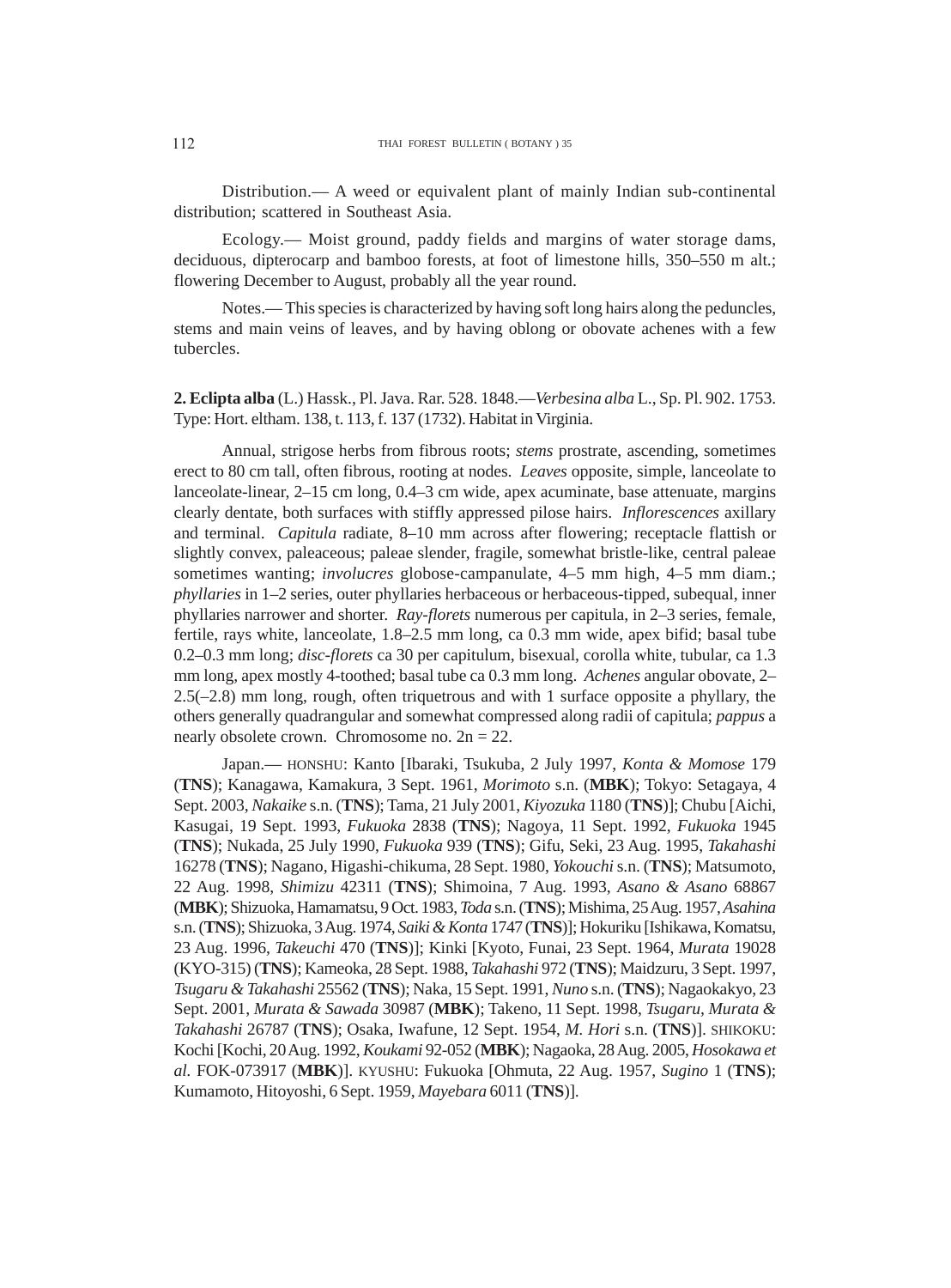Distribution.— Introduced to southeastern and temperate East Asia, possibly indigenous to the New World.

Ecology.— Moist upland fields and orchards, along edges of aqueducts, rather moist roadsides and waste wet places; flowering July to November.

Notes.— The first record for Japan was from material collected by T. Muroi in 1948 after the World War II from Kobe.

**3. Eclipta thermalis** Bunge, Enum. Pl. Chin. Bor. 39. 1833. Type: *ad thermas prope* Tanschan, China (type not seen). *Eclipta prostrata* sensu Kitamura, Mem. Coll. Sci. Kyoto Imp. Univ., Ser. B. 16 (3): 266. 1942; Huang, Xiu-lan, Fl. Reip. Popul. Sin. 75: 345, Pl. 58-1-5. 1979.

Annual, strigose herbs from fibrous roots; *stems* prostrate, ascending, sometimes erect to 60 cm tall, often fibrous rooting at nodes. *Leaves* opposite, simple, suboblong to lanceolate, 2–13 cm long, 0.4–3.3 cm wide, apex acute, base attenuate, margins subentire, more or less denticulate, both surfaces with stiffly appressed pilose hairs. *Inflorescences* axillary and terminal. *Capitula* radiate, 9–12 mm across after flowering; receptacle flattish or slightly convex, paleaceus; paleae slender, fragile, somewhat bristle-like, central paleae sometimes wanting; *involucres* globose-campanulate, ca 5 mm high, ca 5 mm diam.; *phyllaries* in 2 series, outer phyllaries herbaceous or herbaceous-tipped, subequal, inner phyllaries narrower and shorter. *Ray-florets* numerous per capitulum in 2–3 series, female, fertile, rays white, lanceolate, 1.7–2.0 mm long, ca 0.3 mm wide, apex bifid; basal tube ca 0.6 mm long; *disc-florets* ca 25 per capitulum, bisexual, fertile, corolla white, tubular, ca 1.3 mm long, apex mostly 4-toothed; basal tube ca 0.3 mm long. *Achenes* subobovate, 2–2.8 mm long, rough except for smooth wings, often triquetrous and with 1 surface opposite a phyllary, or the others generally quadrangular and somewhat compressed along radii of capitula; *pappus* a nearly obsolete crown, usually with 2 rather long aristae. Chromosome no. 2n = 22.

Japan.— HONSHU: Tohoku [Aomori, Nishi-tsugaru, 7 Sept. 1961, *Hosoi* s.n. (**TNS**); Yamagata: Yunohama-onsen, 1 Sept. 1960, *Senda* s.n. (**TNS**)]; Kanto [Chiba, Inba, 4 Sept. 2002, *Hasegawa* 17339-3 (**TNS**); Kashiwa, 27 Oct. 1957, *Okuyama* 21069 (**TNS**); Gunma, Ohta, 7 Oct. 1954, *Wakana* s.n. (**TNS**); Ibaraki: Tsukuba, 17 Nov. 1999, *Saeki* 4 (**TNS**); Kanagawa, Fujisawa, 28 Sept. 1931, *Momose* 437 (**TNS**); Saitama; Urawa, 5 Sept. 1947, *Kawasaki* 3408 (**TNS**); Koshigaya, 25 Oct. 1948, *Ohwi* s.n. (**TNS**); Kita-adachi, 1 Aug. 1942, *Suzuki* s.n. (**TNS**); Tochigi, Ashikaga, 13 Aug. 1903, *Aiba* s.n. (**TNS**); Kawachi, Aug. 1931, *Izawa* s.n. (**MBK**); Tokyo, Nerima, 2 Sept. 1951, *Ohkawa* s.n. (**TNS**); Higashi-murayama, 15 Oct. 1933, *Izawa* s.n. (**MBK**); Minami-tama, 23 Aug. 1959, *Morimoto* s.n. (**MBK**)]; Chubu [Aichi, Toyota, 30 Aug. 1933, *Fukuoka* 1933 (**TNS**); Nukada, 30 July 1990, *Fukuoka* 1026 (**TNS**); Nagano, Shimoina, 18 Aug. 1946, *Miyashita* 91 (**TNS**); Hanishina, 18 Aug. 1921, *Tanaka* 65324 (**TNS**); Minami-azumi, 1 Oct. 1921, *Koidzumi* 2229 (**TNS**); Kita-saku, 8 Oct. 1940, *Koidzumi* 112446 (**TNS**); Shizuoka; Atami, 1 Jan. 1932, *Nemoto* s.n. (**TNS**); Fujinomiya, 7 Aug. 1976, *Konta & Takahashi* 191 (**TNS**); Yamanashi: Minami-koma, 25 Oct. 1975, *Kadota* 760 (**TNS**)]; Kinki[Hyogo, Takarazuka, Oct. 1956, *Togashi* s.n. (**TNS**-1495) (**TNS**); Kanzaki, 18 Oct. 1964, *Tagawa & Konta* 582 (**TNS**); Kyoto, Kyoto, 25 Sept. 1936, *Yamamoto* s.n.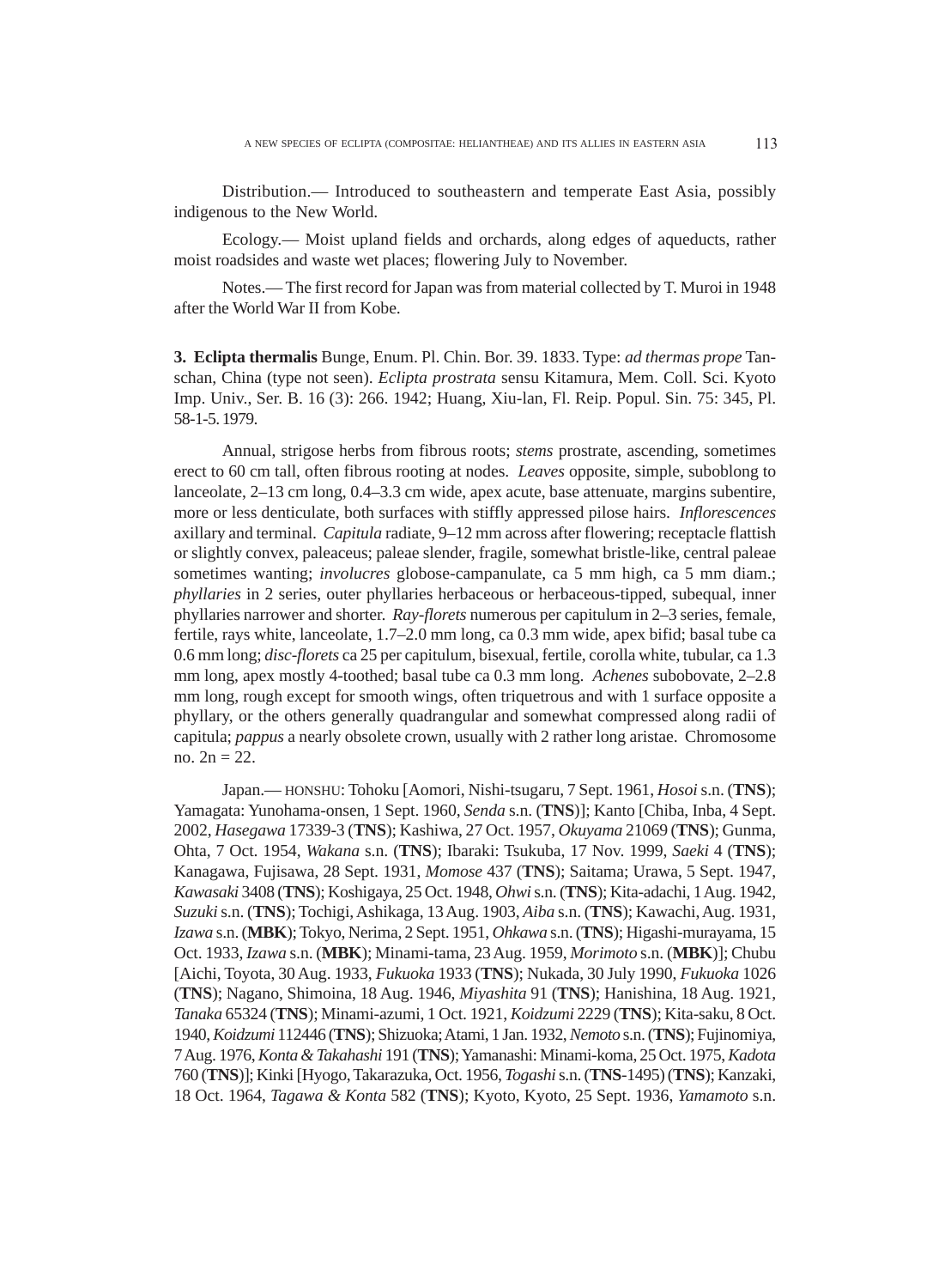(**TNS**); Kameoka, 5 Aug. 1991, *Tsugaru* 14980 (**TNS**); Osaka, Idzumi, 12 Oct. 1972, *Oya* s.n. (**MBK**); Shiga: Gamou, 2 Sept. 1954, *Hashimoto* s.n. (TSM-1146) (**TNS**); Shiga, 2 Oct. 1991, *Murata* 70768 (**TNS**)]; Chugoku [Okayama, Kurashiki, 25 Nov. 1942, *Iki* 8204 (**MBK**); Okayama, 28 Aug. 1976, *Nishihara* 7274 (**MBK**)]. SHIKOKU: Ehime [Matsuyama, 30 Sept. 1984, *Matsumoto* 2527 (**MBK**); Kochi: Tosa, 24 Aug. 1997, *Horiuchi* 9804 (**MBK**); Kochi, 15 Sept. 1992, unknown *collector* 8848 (**MBK**); Hata, 1 Sept. 2002, *Sakai, Sada, Kuroiwa et al.* FOK-044509 (**MBK**); Tokushima: Tokushima, 17 Aug. 1913, *Nikai* 2549 (**TNS**)]. KYUSHU: Fukuoka [Ohmuta, 3 Sept. 1932, *Morikawa* s.n. (**TNS**); Kumamoto; Hitoyoshi, 14 Sept. 1959, *Mayebara* 6010, (**TNS**); Miyazaki, Higashi-usuki, 19 Aug. 1943, *Nagasawa* s.n. (**TNS**); Nichinan, 8 Aug. 1942, *Hattori* 605 (**TNS**); Nagasaki: Ohmura, 10 Aug. 1948, *Toyama* s.n. (**TNS**)]. **China**. ANHUI: [Mt. Qingliang-feng, 25 Oct. 1993, *Konta* CH-3280 (**TNS**)]. HUBEI: [Tschao-Tschao, 11 Aug. 1905, *Chanet* 83 (**TNS**)]. SHANGHAI M.: [Isl. Chongmin, 5 Nov. 1993, *Konta* CH-3333 (**TNS**)]. YUNNAN: [Yunnan-sen, Pro Vicar Apostolic, Nov. 1906, *Maire* 1215 (**TNS**); Pan-larg-se, Mzreres, Nov. ?, *Maire* s.n. (**TNS**)]. ZHEJIANG: [Xihu, July 1927, *Hsia* 7 (**TNS**); Hangzhou C., Oct. 1909, unknown *collector* s.n. (**TNS**)].

Nepal.— [Majenda to Khanchok, 10 Jan. 1979, *Kanai* 670595 (**TNS**)].

Distribution.— A weed traditionally used as a medicinal herb for disinfection, as a vegetable and hair dye (Fukazu, 1979; Nanba, 1986; Umemoto, personal observations), in temperate continental China, Korean Peninsula and the Japanese Archipelago except Hokkaido. Once cultivated occasionally in China (Umemoto, personal observations).

Ecology.— Paddy fields, along edges of aqueducts, wet roadsides and wet waste places; flowering July to November.

Notes.— Archaeological finds of the achenes of this species have been confirmed from the late Johmon Era, approximately in the third century B.C. (Umemoto et al., 1998). Artificial crosses of this species with *E. alba* resulted in ca 50% in pollen fertility (Umemoto et al., 1985).

**4. Eclipta angustata** Umemoto & H. Koyama, **sp. nov.** Achenia subobovata, 2–2.5(–2.8) mm longa, ca 0.8 mm lata, margine anguste alatae; folia lanceolata aut lineari-lanceolata, margine plus minus subserrulata vel subundulata.— Typus: Thailand, Central, Phra Nakhon, Bang Khen, north of Bangkok, 13 Nov. 1965, *Iwatsuki* T-254, (holotype **KYO**; isotypes **BKF**, **TNS**). Fig. 3.— *Eclipta prostrata* sensu Koyama in Acta Phytotax. Geobot., 36: 63. 1985, p.p. —*Eclipta alba* sensu Kerr, Fl. Siam. Enum., 2 (3): 274. 1936), p.p.

Strigose, annual herbs from fibrous roots; *stems* prostrate, sometimes erect to 60 cm tall, or ascending, often fibrous rooting at nodes. *Leaves* opposite, simple, lanceolate or lance-elliptic to lance-linear, 2–10 cm long, 4–25 mm wide, apex acute, base attenuate, margins slightly serrulate or subentire, both surfaces with stiffly appressed pilose hairs. *Inflorescences* axillary and terminal; peduncles slender, 0.5–4 cm long. *Capitula* radiate, ca 9 mm across after flowering; receptacle flattish, slightly convex, paleaceous, paleae linear, somewhat bristle-like, fragile, appressed-pubescent, central paleae sometimes lacking; *involucres* globose-campanulate, ca 5 mm high, ca 5 mm diam.; *phyllaries* in 2 series, outer phyllaries herbaceous or herbaceous-tipped, subequal, inner phyllaries narrower and shorter. *Ray-florets* numerous per capitulum in 2–3 series, female, fertile, rays white,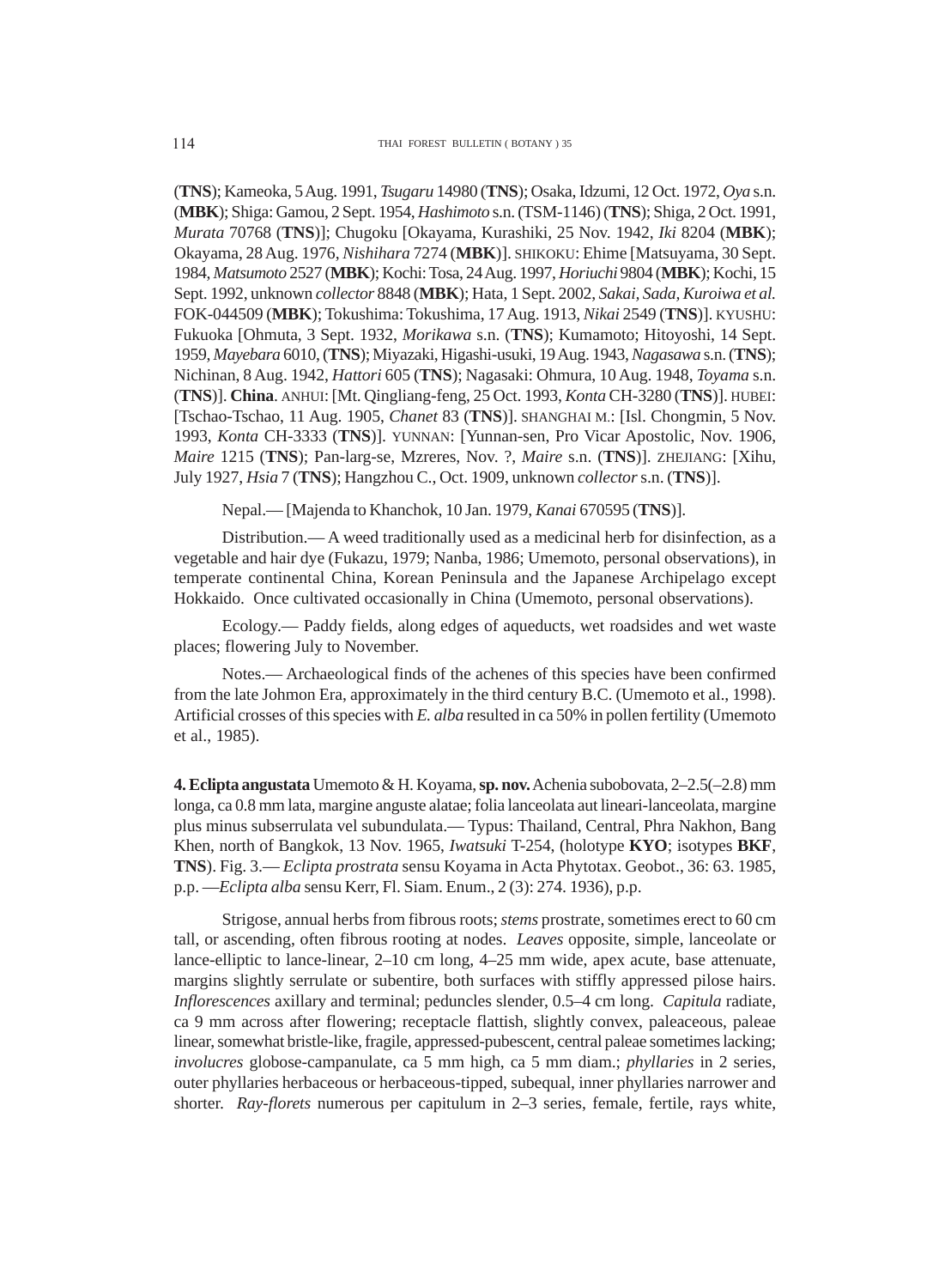lanceolate, 2.5–3 mm long, 0.4 mm wide, apex bifid; basal tube 0.2–0.5 mm long; *disc-florets* ca 30 per capitulum, bisexual, fertile, corolla white, tubular, ca 1.5 mm long, apex mostly 4 toothed; basal tube 0.4 mm long. *Achenes* thick, 2–2.5(–2.8) mm long, rough, often triquetrous with 1 surface opposite a phyllary or quadrangular and somewhat compressed along radium of capitula; *pappus* crown nearly obsolete, distant from marginal or truncate achene. Chromosome no.  $2n = 22$ .

Japan.— KYUSHU: Kagoshima [Amami-Ohshima, 6 May 1973, *Tsugaru* 266 (**TNS**); Tanegashima, 16 Sept. 1955, *Ohuchiyama* 48 (**TNS**)]. RYUKYU: Okinawa [Iriomote, 23 March 1973, *Koyama, Fukuoka & Kato* 174 (**TNS**); Ishigaki, 27 March 1973, *Koyama, Fukuoka & Kato* 314 (**TNS**); Izena, 24 March 1979, *Tamura, Okada &. Ueda* 26717 (**MBK**); Okinawa, 21 Aug. 1984, *Ito* 962 (**TNS**); Okinoerabu, 7 Aug. 1911, *Tashiro* s.n. (**TNS**); Yonaguni, 2 Oct. 1973, *Hatusima* et al. 317000 (**TNS**)].

Philippines.— LUZON: Laguna [Los Banos, 21 Feb. 1963, *Tateoka* 2085 (**TNS**)].

Singapore.— [21 Oct. 1881, *unknown collector* 5 (**TNS**)].

Indonesia.— SUMATRA: Benkoelen [Tjoeroep, 25 Aug. 1931, *Tokura* s.n. (**TNS**)]. KALIMANTAN TIMUR: [Samarinda, 21 Jan. 1979, *Murata, Kato & Mogea* B-2675 (**TNS**)].

Malaysia.— SARAWAK: Bintulu [4th Division, 4 Nov. 1963. *Hotta* 15661 (**TNS**)].

China.— HAINAN: Wanqiao [Wenchan Co., 15 July 1940, *Mori* s.n. (**TNS**); Haikou, 23 Aug. 1940, *M. Mori* s.n. (**TNS**)]. HONGKONG: [Kowloon, July 1937, *Takahashi* 68 (**TNS**)]. HUNAN: [26.4 N, 110.8 E, Xining Co., 19 July 1994, *Lin-bo* 39 (**TNS**)]. JIANGXI: Shahe [Jiujiang Co., 13 Oct. 1995, *Ce-ming* 95860 (**TNS**)]. KWEICHOW: [Bord des rivieres et endroits humides, *Esquirol* 3201 (**TNS**)]. YUNNAN: Jinghong [Xishuang-banna Dai Aut. Pr., 11 Aug. 1994, *Konta & Takahashi* 3490 (**TNS**); Pro Vicar Apostolic, Yunnan-sen Nov. 1906, *Maire* 974 (**TNS**)].

Taiwan.— ILAN [Jaoxi-xiang, Ilan to Jaoxi, 7 Apr. 1996, *Kawasaki* 2122 (**TNS**); Nanshan, Piyanan, 26 July 1963, *Tamura & Shimizu* 20983 (**MBK**)]. KEELUNG: [Keelung, 27 June 1963, *Tamura, Shimizu & Kao* 20023 (**MBK**)]. TAIPEI: [Pinglin-xiang, Pinglin, 16 June 1998, *Kawasaki* 5351 (**TNS**)]. PENGHU: [Shanshui, 119°35' 50"E; 23°30' 82"N, 22 June 1994, *Chen & Hu* 700 (**TNS**); Tungpanyu, 119°31'02"E; 23°30'80"N, 23 June 1994, *Chen & Hu 734* (**TNS**)]. KAOHSIUNG: [Kizan Rokki, 18 July 1938, *Okamoto* s.n. (**TNS**)]. MIAOLI: [Tunghsiao, Ping-ting, 2 Aug. 1964, *Tamura & Koyama* 23110 (**MBK**, **TNS**)]. TAITUNG: [Lutao, June 1926, *Sasaki* s.n. (**TNS**); 16 July 1924, *Sasaki* s.n. (**TNS**); Shou-lutao, 20 June 1926, *Sasaki* s.n. (**TNS**); Lanyu, 2 June 1929, *Sasaki* s.n. (**TNS**)].

Vietnam. —[Nguroi Giam Dinh, 30 June 2000, *unknown collector* s.n. (**TNS**)].

Thailand.— NORTHERN: Chiang Mai [Fang, 2 July 1978, *Phengklai, Tamura, Niyondham & Sangkachand* 4229 (**MBK**); Maerim to Samoeng Road, 24 June 1998, *Thongson* 34 (**MBK**); Chiang Mai, 3 July 1994, *W. Nanakorn et al.* 1119 (**MBK**)]; Lampang [Doi Pang La, T-10806 (**KYO**)]; Mae Hong Son [Huai Yuak, T-32444 (**KYO**)]; Phitsanulok [Phitsanulok to Bang Rakam, T-17242 (**KYO**)]. NORTHEASTERN: Loei [Phu Kradung, *Sangkhachang* 2041 (**BKF**, **KYO**)]; Nongkhai [Bungkan, T-31060 (**KYO**); Srichiengmai, T-31102 (**KYO**)]; Phetchabun [Nam Nao National Park, T-31766 (**KYO**)]. EASTERN: Nakhon Ratchasima [Khao Yai National Park, T-30068, T-30125, (**BKF**, **KYO**)]. CENTRAL: Krung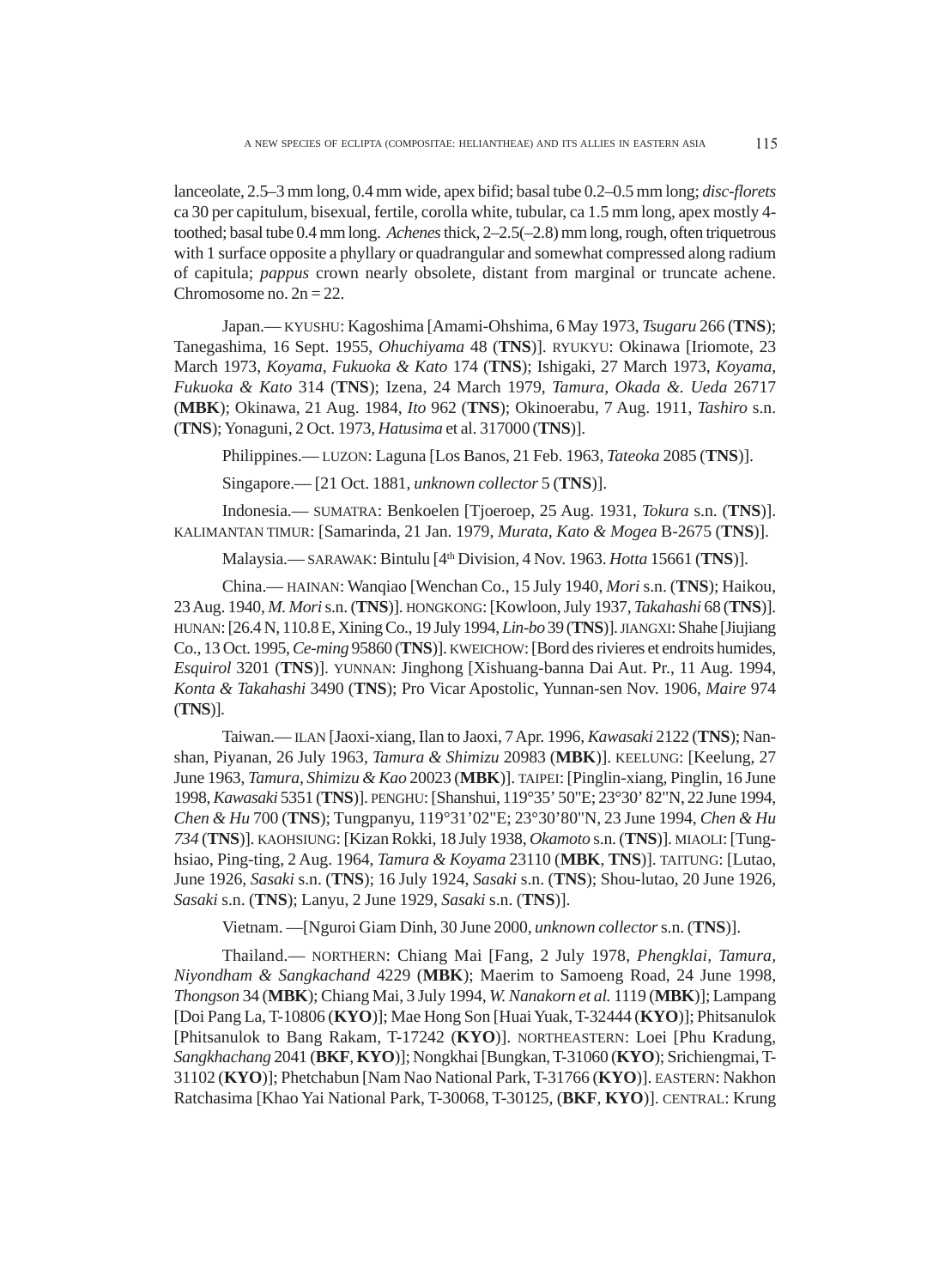

Figure 3. Type specimen of *Eclipta angustata* Umemoto et H. Koyama, sp. nov. Thailand, CENTRAL, Prov. Phra Nakhon: Bang Khen, north of Bangkok, 13 Nov. 1965, *Iwatsuki* T-254 (holotype in **KYO**, isotype in **BKF**, **TNS**).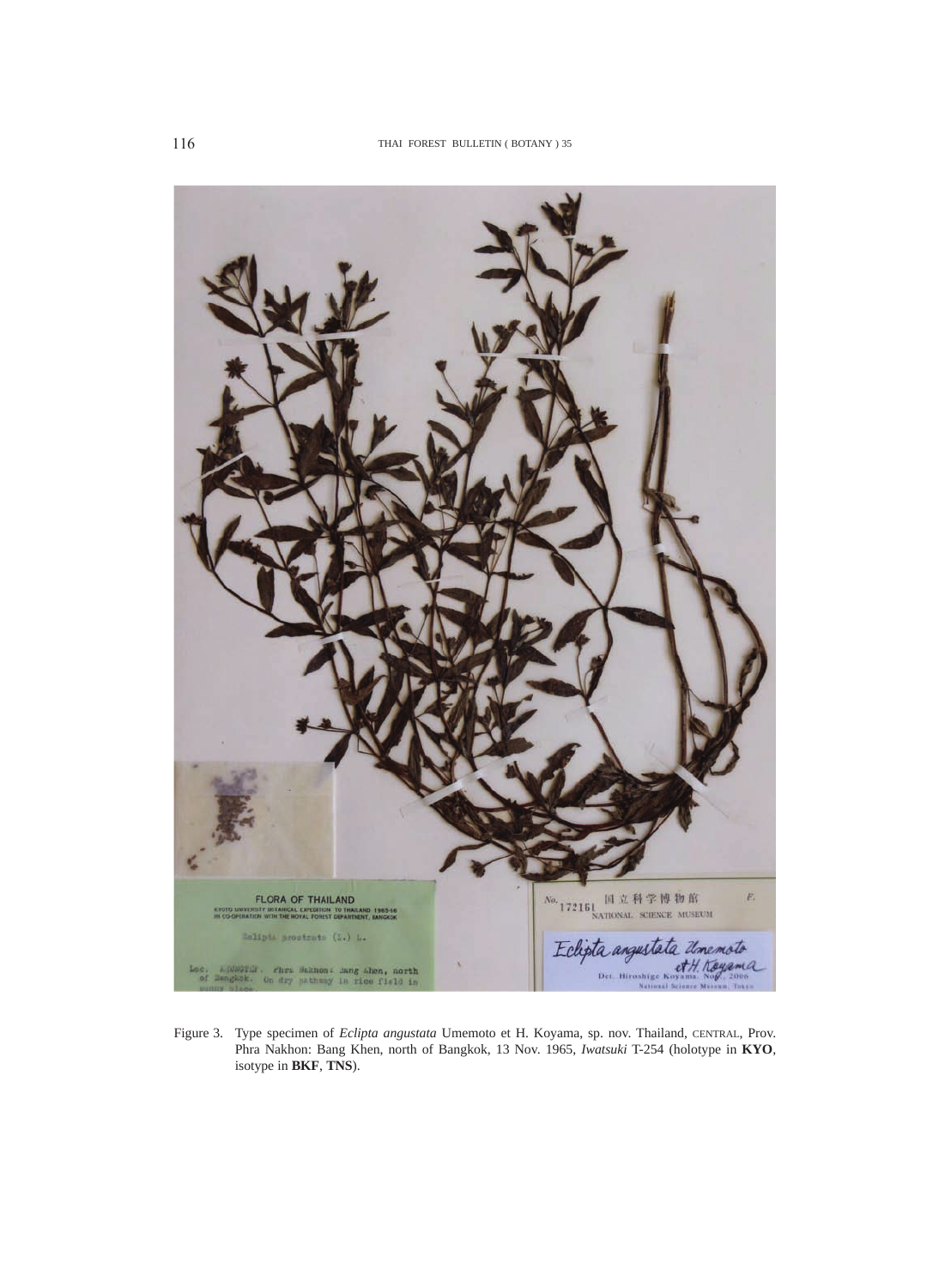Thep Maha Nakhon [Bangkok, 7-8 Aug. 1982, *Nuno* s.n. (**TNS**); Soi Somprasong, 31 Jan. 1966, *Fukuoka* T-7079 (**KYO**, **TNS**)]; Pathum Thani [Pathum Thani, T-17346 (**BKF**, **KYO**)]; Phra Nakhon Si Ayutthaya [Nong Khae, T-14770 (**BKF**, **KYO**)]; Samut Prakan [Ban Bang Pu Kao, 14 Aug. 1967, *Shimizu et al.* T-7549 (**BKF**, **KYO**, **TNS**)]; Saraburi [Phu Kae Botanic Garden, T-14800 (**KYO**), T-17882 (**BKF**, **KYO**); Saraburi, T-17828 (**BKF**, **KYO**); Tharn Pra Photisat, T-19405, T-19521 (**KYO**)]; Suphan Buri [U-thong Distr., 13 Jan. 1985, *Koyama et al.* T-49053 (**TNS**)]. SOUTHEASTERN: Prachin Buri: Khao Yai National Park, *Larsen & Smitinand* 396 (**AAU**, **BKF**, **KYO**); Chakan Arboretum, T-33129 (**KYO**)]. SOUTHWESTERN: Kanchanaburi [Sai Yok, 14°09'N 99°10'E, *van Beusekom et al.* 3930 (**BKF**, **C**, **KYO**, **MO**); Khao Kamphaeng, T-30534 (**KYO**)]; Prachuap Khiri Khan [Bang Saphan, T-7809 (**BKF**, **KYO**); Uthaithani: Huai Kha Kaeng Wildlife Sanctuary, 11 Nov. 1979, *Shimizu et al.* T-22220, T-22360 (**BKF**, **KYO**, **TNS**)]. PENINSULAR: Narathiwat [Sungai Kolok, 20 Dec. 1993, *Fukuoka & Koyama* T-61964 (**TNS**).

India.—Bengal [Dopada, 30 Feb. 1971, *Biwas* 4963 (**TNS**)].

Nepal.— [Stebus, 28 July 1953, *Nakao* s.n. (**TNS**)].

Distribution.— A tropical weed, sometimes used as a medicinal herb, hair dye and as a vegetable (Umemoto, personal observation), in Southeast Asia and northward into subtropical regions; Japan (Ryukyu), Taiwan, S China, SE Asia and N India.

Ecology.— Dried up rice fields, waste and moist places by streamlets and in pools, 0–1000 m alt.; flowering December to August, probably all the year round.

Notes: *Eclipta parviflora* Wall. ex DC. is similar to the present species in general appearance (viewed on Microfiche). Thai plants of this species are artificially easy to cross with Japanese plants of *E. thermalis* (Umemoto, unpublished data).

#### **REFERENCES**

- Grierson, A. J. C. & Long, D. G. (2001). *Eclipta* L. In: L.S. Springate (ed.), Flora of Bhutan, 2(3): 1622–1623. Royal Botanic Garden, Edinburgh.
- Fukazu, T. (1979). *Eclipta* L. New notes on Japanese plant names, 8–11, Yasaka Shobo Inc., Tokyo.
- Huang, X.L. (1979). *Eclipta* L. In: K.X.Y. Zhonguo (ed.), Flora Reipublicae Popularis Sinicae 75: 344–346. Academia Sinica (in Chinese).
- Kitamura, S. (1942). *Eclipta* L., Compositae Japonicae III. Memoirs of the College of Science, Kyoto Imperial University, Series B, 16: 265–267.
- Koyama, H. & Boufford, D. E. (1981). Proposal to change one of the examples in Article 57. Taxon 30: 504–505.
- Koyama, H. (1985). Taxonomic Studies in the Compositae of Thailand 5. Acta Phytotaxonomica Geobotanica 36: 59–68.
- Nanba, T. (1986). *Eclipta* L. Coloured illustrations of Wakan-Yaku, 4<sup>th</sup> edition, pp. 22–24, Hoikusha Publishing Co., Osaka.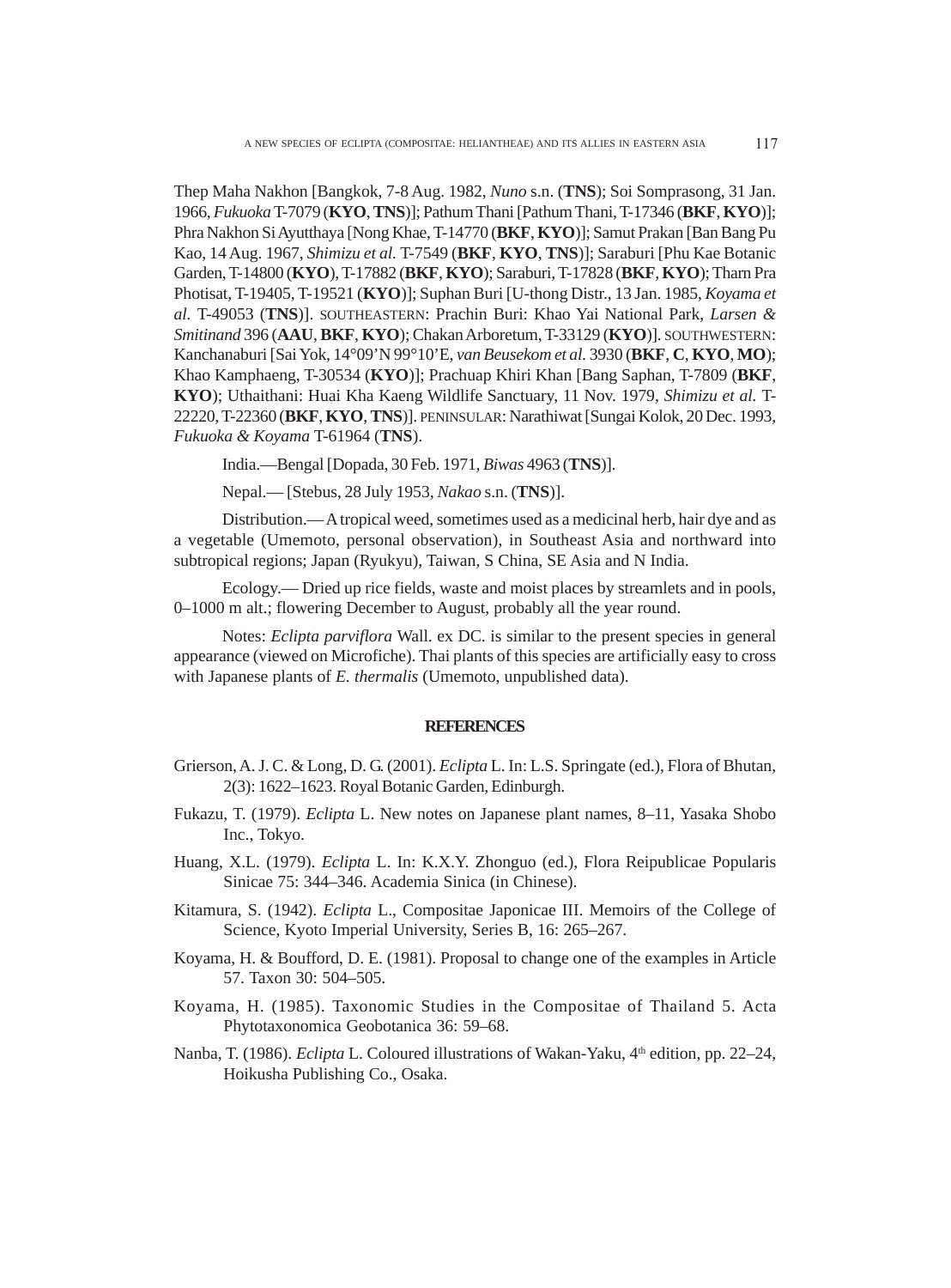- Umemoto, S., Kobayashi, H. & Ueki, K. (1985). Genecological studies on *Eclipta* 1. Partial fertility found in the hybrids between *E. alba* and *E. thermalis* (in Japanese). Weed Research 30(Suppl.): 47–48.
	- \_\_\_\_\_\_\_\_. (1988). Genecological studies on *Eclipta* 4. Cline of *E. alba* and *E. thermalis* in Kinki District. Weed Research 33(Suppl.): 63–64 (in Japanese).
- Umemoto, S., Kobayashi, H., Ueki, K.& Ito, M. (1998). Correct names of *Eclipta prostrata* sensu auct. in Japan (in Japanese).. Weed Research 43: 244–248.